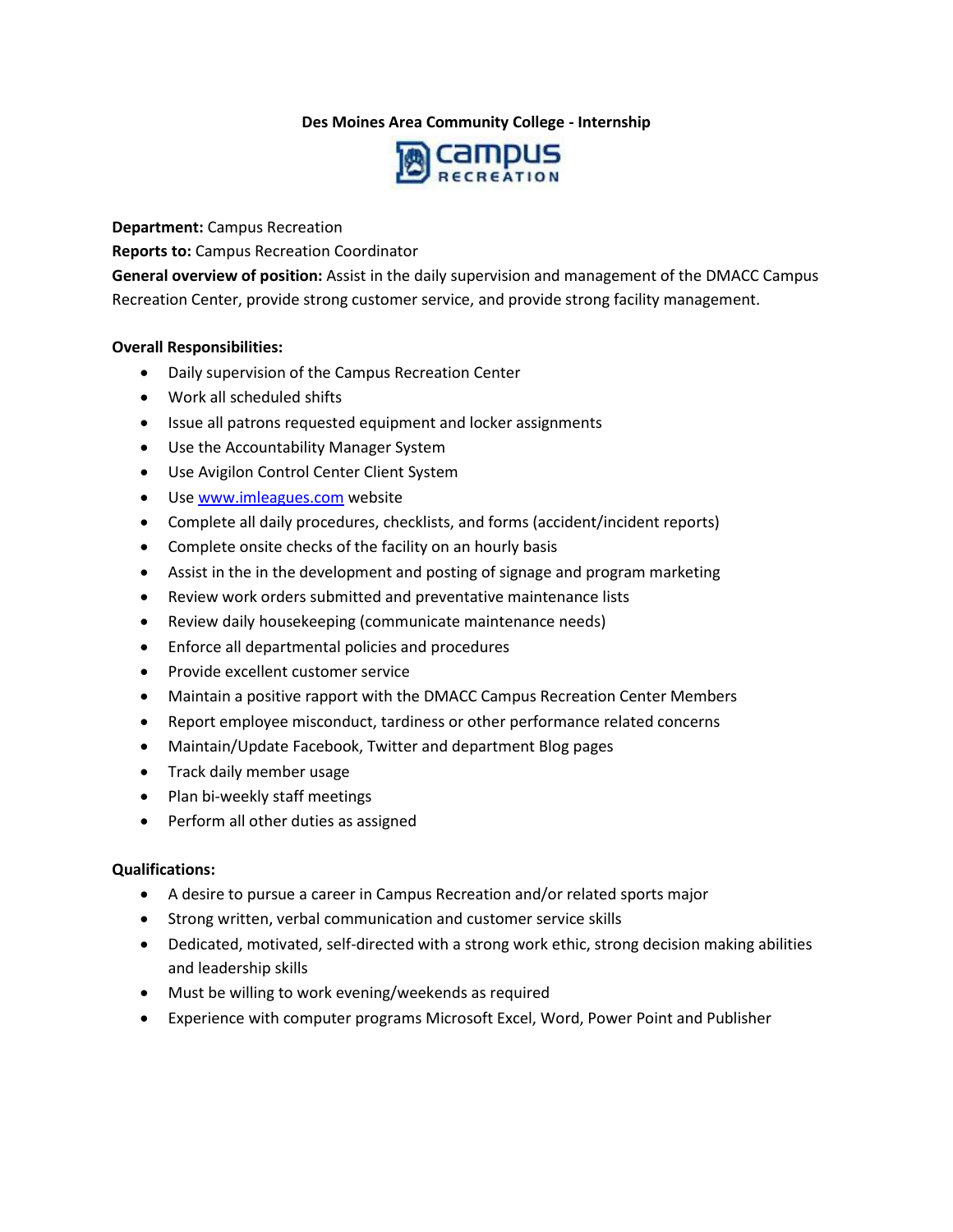## **Training:**

 Training will be provided at the beginning of each semester. There will also be mandatory staff meetings and other training sessions (i.e. First Aid, CPR, AED Certifications) as needed.

## **Payment and Compensation:**

The internship will last one semester in length at the current Gym Supervisors rate. Interns will be paid for 20-25 hours per week. Any additional hours worked will be unpaid.

### **Application Process:**

To apply, email a cover letter, resume, list of internship requirements and three professional references in one document (PDF preferred) to[: arnelson@dmacc.edu.](mailto:arnelson@dmacc.edu) Review of applications will begin immediately and positions will remain open until filled. Questions regarding the position should be directed to Andy Nelson, Campus Recreation Coordinator a[t arnelson@dmacc.edu.](mailto:arnelson@dmacc.edu) All applicants will be considered and we will contact selected individuals for a phone interview. After the interview process is complete we will select one individual to intern for the semester.

### **About DMACC:**

Des Moines Area Community College is a publicly supported two-year institution serving the Des Moines metropolitan area and surrounding counties. The College District includes all or major portions of Audubon, Boone, Carroll, Dallas, Guthrie, Jasper, Madison, Marion, Polk, Story and Warren counties and minor parts of 11 adjacent counties. It encompasses 6,560 square miles or about 11 percent of the land area of the state. Approximately 20 percent of the state's population resides within the district. It operates in the same geographical boundaries as Heartland Area Education Agency 11.

Des Moines Area Community College was officially created March 18, 1966, and was designated as Merged Area XI. A nine member Board of Directors was elected and formally installed that same year.

The College was established after extensive studies had indicated the need for such an institution. Leading figures throughout the College's District combined their talents and resources to assure proper planning for the College.

In 1968, the Board of Directors adopted Des Moines Area Community College as the official name of the institution. The first classes were held at the new Ankeny Campus location in 1968. Administrative and operational control of Boone Junior College was assumed in 1969 and Carroll Campus in Carroll, Iowa was initiated in 1979. The Urban Campus began operation in metropolitan Des Moines in 1972, and a new facility was constructed at Seventh and Laurel in 1980. The first classes were held in the fall of 1993 at Newton Polytechnic as a result of the cooperative effort of the Maytag Corporation, Iowa State University, the City of Newton, and the DMACC Foundation. In October 2001, the state-of-the-art technology facility, West Campus, opened in West Des Moines.

Paul Lowery was the first superintendent/president of the College. Joseph A. Borgen served 20 years as president from 1981 until his retirement in 2001. David England, was president of DMACC in October, 2001 until his resignation in March, 2003. Robert Denson became our current president in November 2003.